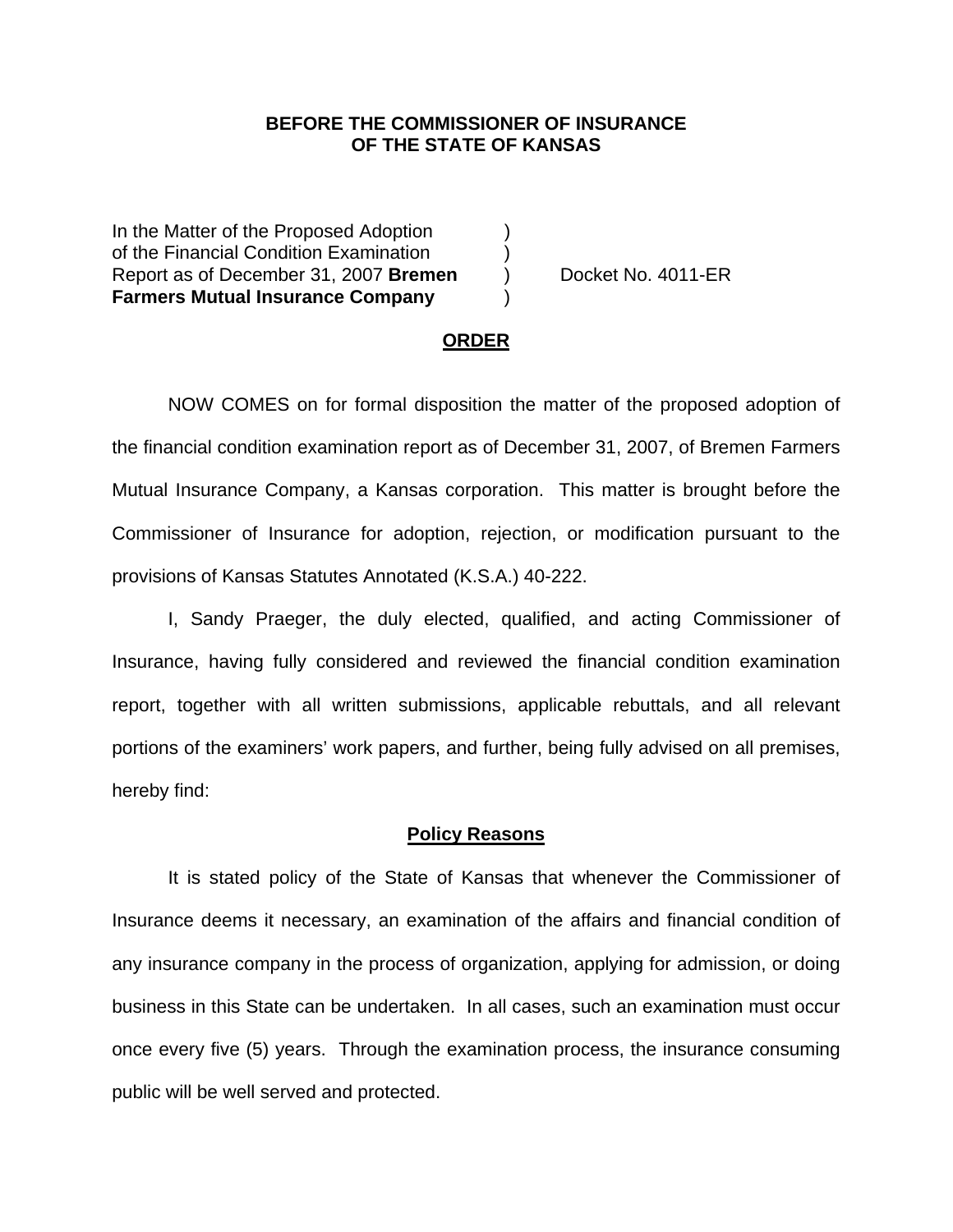#### **Findings of Fact**

 1. The Commissioner of Insurance has jurisdiction over this matter pursuant to K.S.A. 40-222.

 2. An examination of Bremen Farmers Mutual Insurance Company was undertaken by the Kansas Insurance Department and was completed on March 10, 2009.

 3. The examiner-in-charge tendered and filed with the Kansas Insurance Department a verified written report of the examination within thirty (30) days following completion of the examination, to wit; February 27, 2009.

 4. Following receipt of the verified report, the Kansas Insurance Department transmitted the report to Bremen Farmers Mutual Insurance Company on May 14, 2009, with a duly executed notice advising the company of its opportunity to prepare and submit to the Kansas Insurance Department a written submission or rebuttal with respect to any and all matters contained in the report. Bremen Farmers Mutual Insurance Company was further advised that any written submission or rebuttal needed to be filed with the Kansas Insurance Department no later than thirty (30) days after receipt of the verified report.

 5. Bremen Farmers Mutual Insurance Company filed a written acceptance of the verified report on June 19, 2009.

6. Based upon the written submission tendered by Bremen Farmers Mutual Insurance Company, the company took no exceptions to matters contained in the verified report.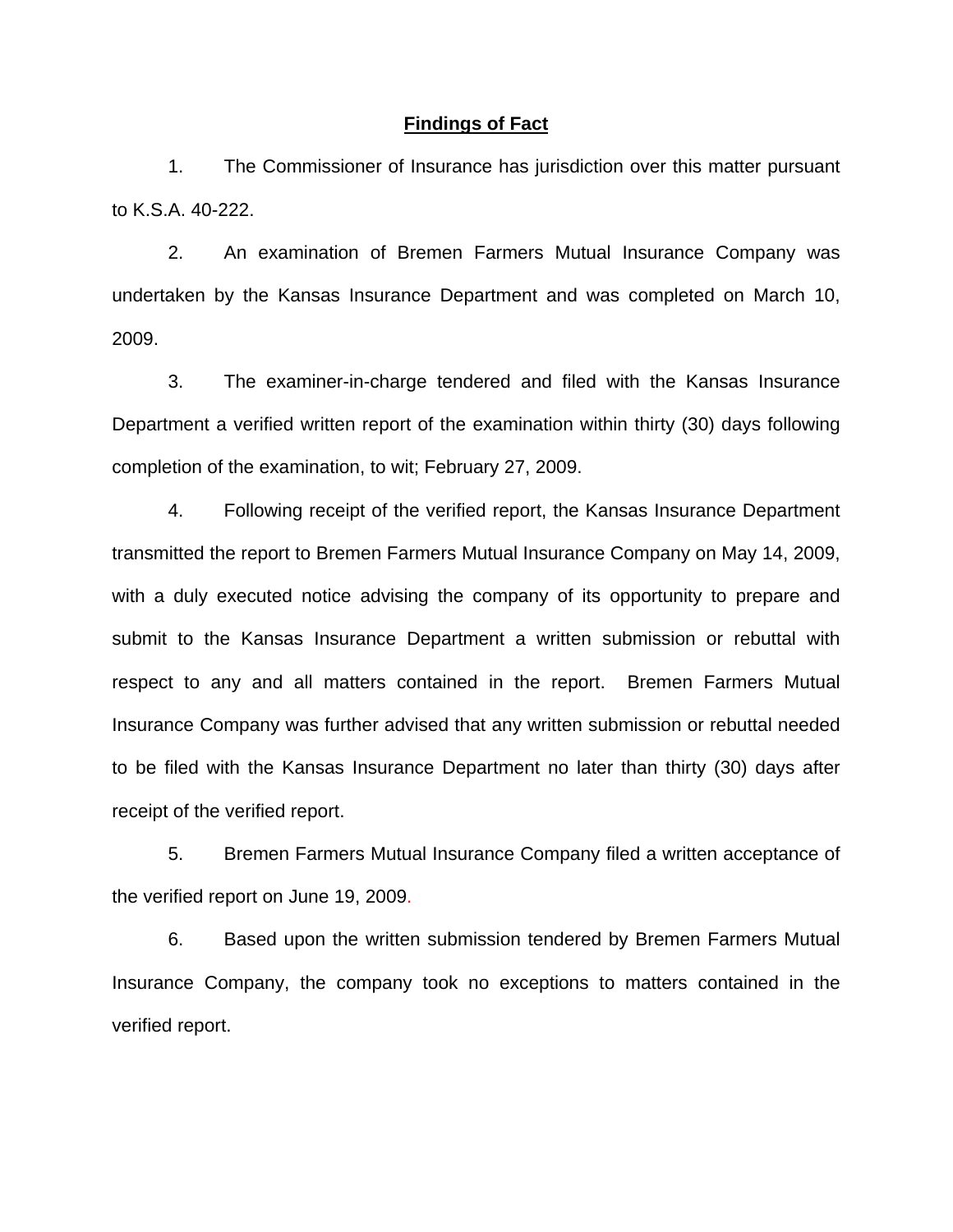7. Within thirty (30) days of the end of the time period allowed for written submission or rebuttal, the Commissioner of Insurance fully reviewed the report, together with all written submissions and rebuttals provided by Bremen Farmers Mutual Insurance Company. The Commissioner of Insurance further reviewed all relevant workpapers.

 8. No other written submissions or rebuttals were submitted by Bremen Farmers Mutual Insurance Company.

## **Conclusion of Law**

9. K.S.A. 40-222(k)(2) provides:

"Within 30 days of the end of the period allowed for the receipt of written submissions or rebuttals, the commissioner shall fully consider and review the report, together with any written submissions or rebuttals and any relevant portions of the examiners workpapers and enter an order:

- (A) Adopting the examination report as filed or with modification or corrections. If the examination report reveals that the company is operating in violation of any law, regulation or prior order of the commissioner, the commissioner may order the company to take any action the commissioner considers necessary and appropriate to cure such violations; or
- (B) rejecting the examination report with directions to the examiners to reopen the examination for purposes of obtaining additional data, documentation or information, and refiling pursuant to subsection (k); or
- (C) call and conduct a fact-finding hearing in accordance with K.S.A. 40- 281 and amendments thereto for purposes of obtaining additional documentation, data, information and testimony."
- 10. Based upon the Finding of Fact enumerated in paragraphs #1 through #8

above, the financial condition examination report as of December 31, 2007, of Bremen

Farmers Mutual Insurance Company should be adopted.